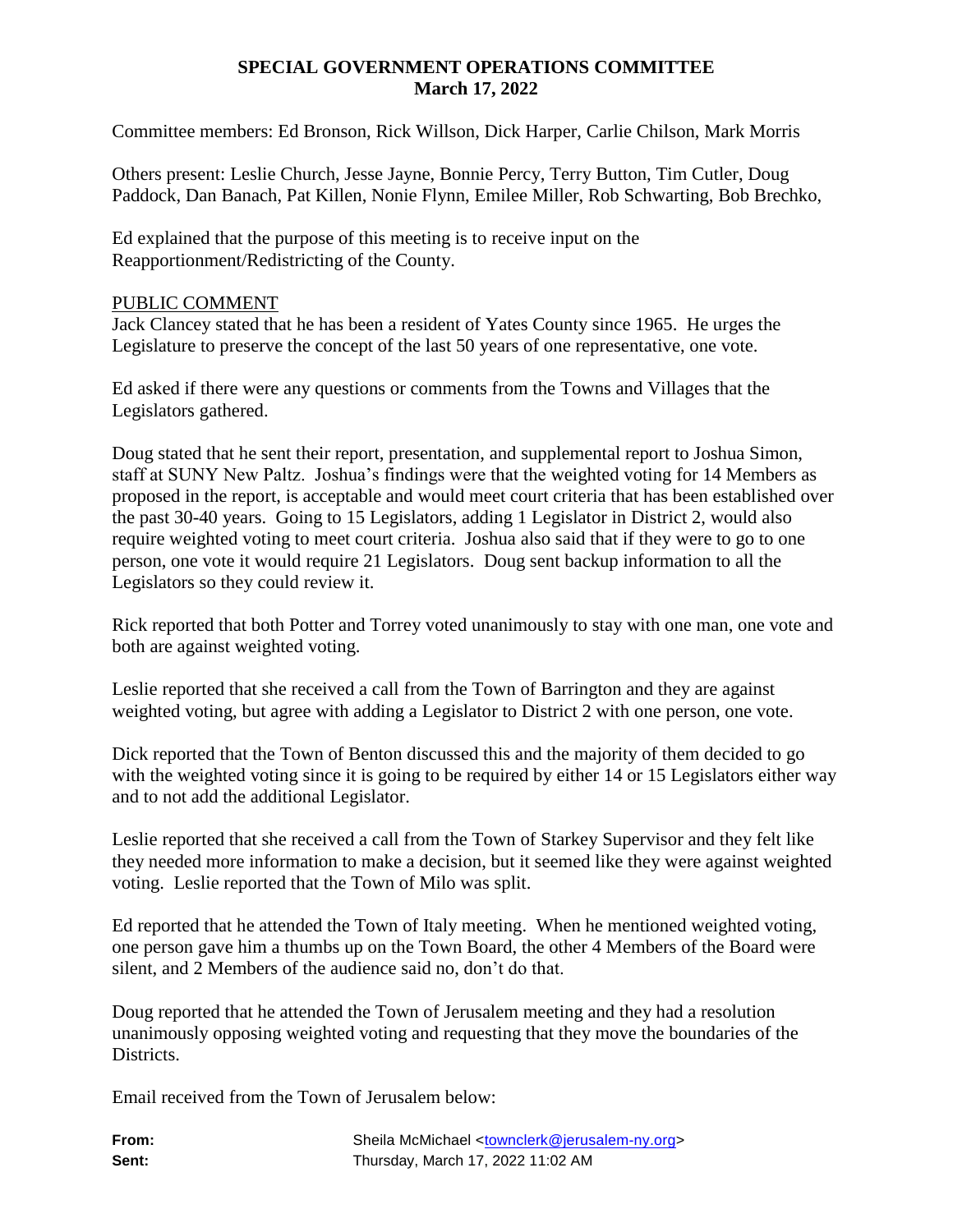| To:      | Emilee Miller    |
|----------|------------------|
| $Cc$ :   | Sheila McMichael |
| Subject: | Resolution       |

#### **Below is the Resolution adopted by the Jerusalem Town Board at their March 16, 2022 meeting.**

RESOLUTION OPPPOSE COUNTY LEGISLATURE WEIGHTED VOTING AND SUPPORT REARRANGING DISTRICT BOUNDARIES On a motion of Councilor Purdy, seconded by Councilor Jones, the following was ADOPTED Ayes 5 Castner, Jones, Lent, Purdy, Sisson Nays 0

Whereas, the Yates County Legislature's Ad Hoc Reapportionment/Redistricting Committee has examined changes in the population of Yates County from 2010 to 2020, and

Whereas, this Ad Hoc Committee issued a report in February 2022 recommending that the County Legislature adopt weighted voting in order to address disparities in County legislative representation resulting from the changes within the population of Yates County from 2010 to 2020, and

Whereas, the Jerusalem Town Council discussed the proposal for weighted voting at its February 16, 2022 Town Council meeting, and

Whereas, a majority of the Town Council expressed its opposition to the proposal for weighted voting at this February 16, 2022 meeting; now, therefore, be it

Resolved, that the Jerusalem Town Council hereby confirms its opposition to the proposal of the Ad Hoc Committee for weighted voting, and, be it further

Resolved, that the Jerusalem Town Council supports the alternative of rearranging district boundaries, as mentioned on page 3 of the Ad Hoc Committee's report, in order to achieve parity in legislative districts, and be it further Resolved, that, upon adoption, a copy of this resolution be given to each County Legislator.

Tim reported that he attended the Middlesex meeting and they found weighted voting acceptable. They didn't actually vote, but 5 of the Members thought it was acceptable.

Leslie reported that she did send Scott, the County Attorney, a message asking him what the maximum deviation allowed in a multiple Legislator District would be. If one Legislator is added to District 2 it seems that it would be 7%. She asked if this would be an allowable number without weighted voting. Via email, Scott said there is no definitive deviation threshold defined by law and instances where, as here, where there are multiple member Districts, the standard is substantially equal weight and is determined on a case by case basis. His opinion is that 7% deviation would comply with the standard, but Doug said that it would actually be 11.4% deviation if they add the additional Legislator to District 2.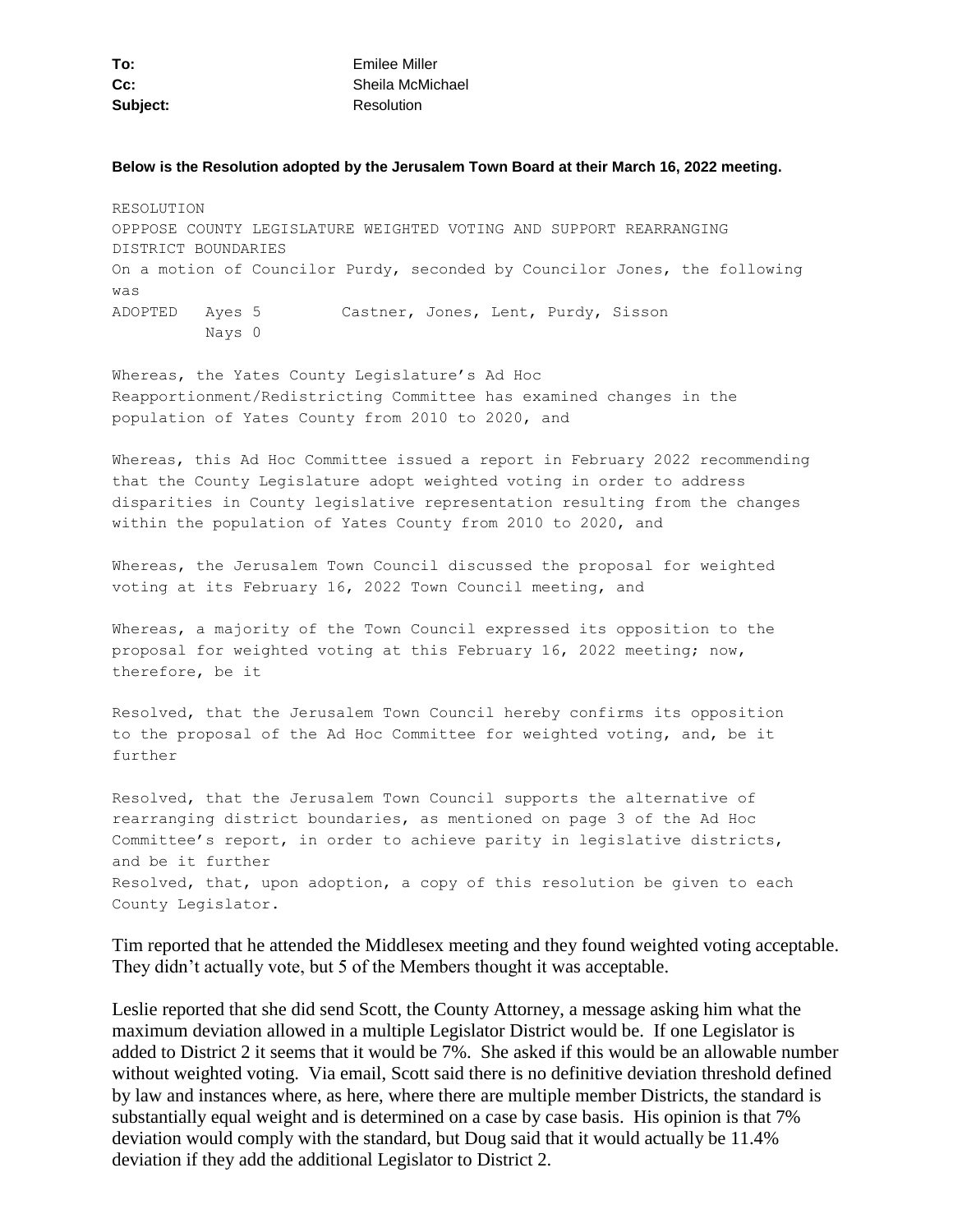Doug stated that is essentially what Mr. Simon said. That even adding a person in District 2 still requires weighted voting. It is much closer than with 14 Legislators, but it still requires weighted voting unless you move the boundary lines.

Mark reported that he attended the Penn Yan Village Board meeting to get their input. The Election was going on Tuesday, so they were a bit distracted by that. They would like some more time and some of the members are actually changing. Mark told them that someone would come back and give them a chance to catch up.

Pat stated that they have reviewed the options and reports, but they still have not been able to find a definitive answer on the deviation percentage. The law itself does not appear to give them a clear exacting standard. What they have is rulings or case law. He would like to see more of that to see where they have definitively ruled in a similar case with a multi Legislator District. Pat has spoken to a number of people in the areas he represents and around the Community and several people were strongly opposed to weighted voting and very few people were ok with it. A lot of people still have a lot of questions about all the implication, but he got a very strong opposition to rearranging the Districts.

Ed stated that he called Doug because thinking about the meeting and hearing everyone's comments last month and a half, he feels frustrated that they need to find some path forward. His proposal to Doug was to add a fourth person to District 2 and then redraw the lines for District 1 and District 3. That would be adding people to the voting for the Town of Potter and perhaps the Town of Torrey or Benton, whatever is deemed necessary. This would maintain one person, one vote, it would take 8 Legislators to be the majority, it would cost the County more money, it would create some confusion with some people, and everyone would not be happy. Doug ran the numbers and came up with that it might affect 480 residents. Ed ran the numbers and came up with a lesser number than that, but close. He thinks they have to decide if it is going to be the ideal or will be something that is going to be workable and meaningful to the people of Yates County. It is a small County and he thinks they look after one another. He hopes that they all have the attitude that if they can help, they can answer a question, or point someone in the right direction they are doing the service for their constituents whether they live in Barrington or Middlesex.

Rick stated that he very much supports Ed's proposal and this might be a solution. They might also be able to get a payback on the Voting Computers that they have had to spend money on for years and years, because they should be able to generate ballots.

Terry stated that he stepped out to call a Middlesex Town Board Member on how the discussion that Tim was referring to went. He said that Tim said Middlesex was in favor of weighted voting, but there were no comments made at all about it. Tim should not have said that.

Bonnie asked if they would have to move people from Milo into Starkey-Barrington area because they have so fever people.

Doug answered that no, they wouldn't need to, that District would stay the same. Doug stated that Mr. Simon said that the Franklin vs Kramer Court Case established 7.3%, but it's more than overall population. They also have to look at the Bonsai Index, along with conducting additional calculations. Doug suggested that if they go forward with this, they should get a confirmation from Mr. Simon. He has been willing to help them out to date.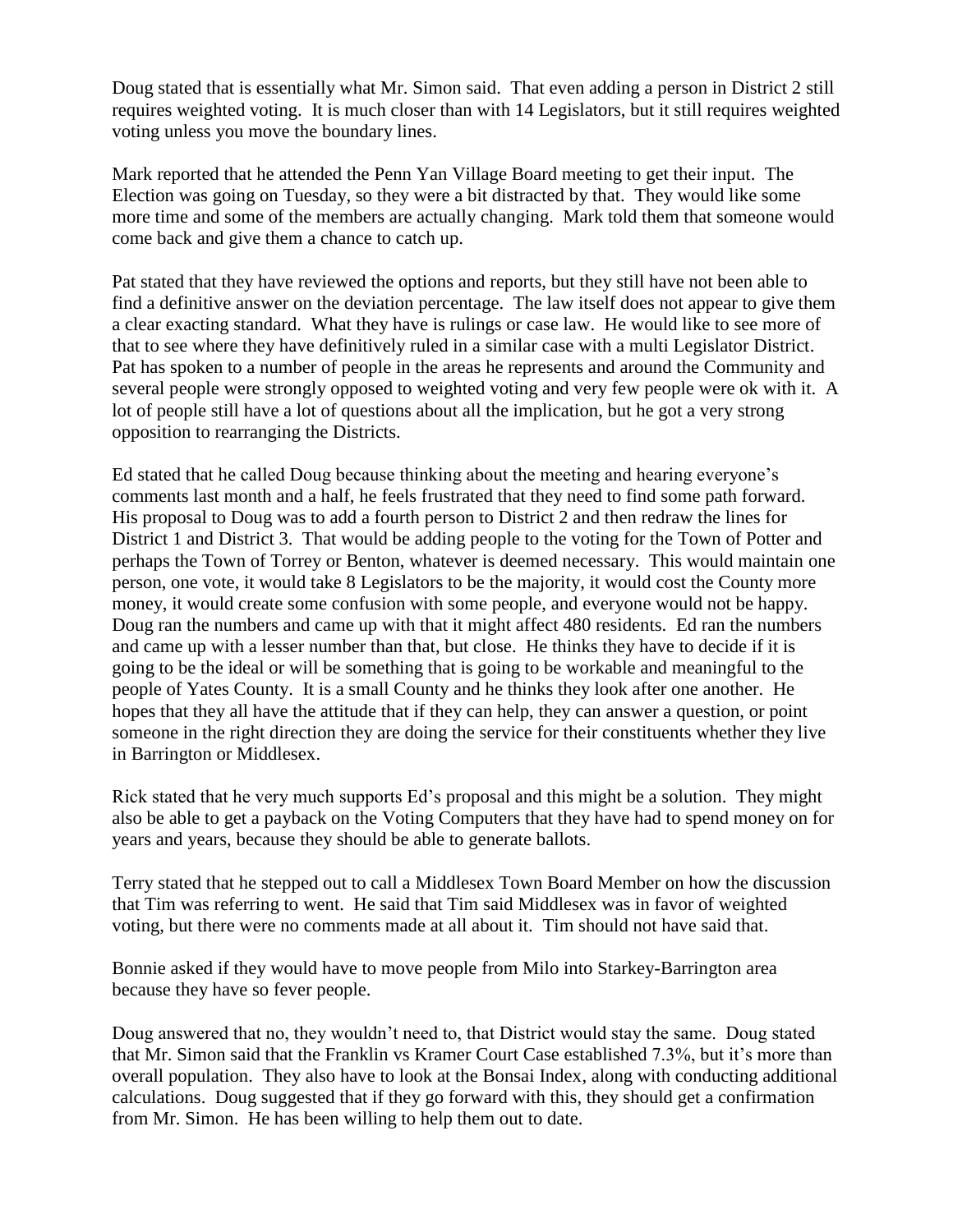Carlie stated that they heard from Mr. Clancey who was part of the transition from Supervisors over to Legislators. He strongly encouraged preserving the concept of one man, one vote, no matter how that was accomplished. Carlie thanked him for that input and for his service to the Legislature and to their Community. Carlie stated that at the NYSAC Conference they heard from a man named Herman Gist, from Westchester County. He was introduced as the man that turned his County from Supervisors to Legislators and he was honored for that. Carlie asked him what his purpose was in doing that. He said that what he wants to tell everybody, and it will make sense to those that understand, it was 5 votes yes, 5 votes no, and 5 absent. Because of that it was turned form Supervisors to Legislators. Had it been weighted voting, it would not have passed.

Rick stated that he went through the abstracts that Doug sent. When they start out in the first few pages in math and positions, he can see why they would think the numbers are so important. When they read through the whole articles and you get to the back ends of them, the Courts aren't really talking about numbers. They are talking about fairness to the voters, distribution of power to the Legislators, reasonable expectations of votes coming out, they talk about dummy Legislator Districts. They are getting caught up on the numbers instead of the fairness of one man, one vote. If they get close, he doesn't know who's going to sue. They are representing a best fit and he is not worried about the numbers as much as he is about preserving one man, one vote. If they are plus or minus 3%-8%, that is really the nuts and bolts of the thing. It is not a number, it is what the Courts are saying is important and that is where he thinks they need to focus.

Jesse stated that he tried to call the people from SUNY New Paltz, but they were on spring break, so he couldn't get any answers to his questions. He started studying all this as much as he could. First, he started with the Bonsai Index Equation and it is extreme math. It is not even an equations as much as it is a theory. It runs an algorithm of the fairness of the vote and after the algorithm it becomes over most people's heads. For a County this size, it is extreme. In the Court Case of Franklin vs. Krause, it was decided that a maximum deviation of 11.9% was legal. Jesse stated that the Court of Appeals has decided that weighted voting is acceptable solely as a temporary expedient. This was decided in Graham vs. Board of Supervisors in Erie County and the Town of Carmel vs. Board of Supervisors in Putnam County. In both cases, there is strong emphasis that weighted voting is solely a temporary interim expedient. Weighted voting is not constitutionally acceptable as a permanent plan for reapportionment. In almost all cases, weighted voting does not do the one thing that everyone assumes it does. It does not allocate voting power equally to the Legislators in proportion to the population that each represents. Jesse agrees with Mr. Bronson, that seems to be the fairest way to go about it.

Doug questioned the years of those cases, because the Franklin case was 1983. If those cases were before the Franklin case, there has been definitive information relative to weighted voting since that time.

Jesse stated that the Franklin vs. Krause case was in 1972 and the Graham & Town of Carmel vs. Board of Supervisors was in the 1970's.

Doug stated that Mr. Simon indicated that the standard applied now is the Franklin Standard from 1983. Doug stated that if the desire is to have one person, one vote and move the District lines, then he would suggest they be bold and be very disruptive. Have 5 Districts, have 1 that centers on the Village of Penn Yan plus the little bit of area, and then have a Northwest Southwest Northeast District, or maybe only have 5 Members of the Legislature. There is no magic number around 15. When the 13 was originally put together the Chairman of the Board of Supervisors or Chairman of the Legislature did a lot of the administrative tasks. They currently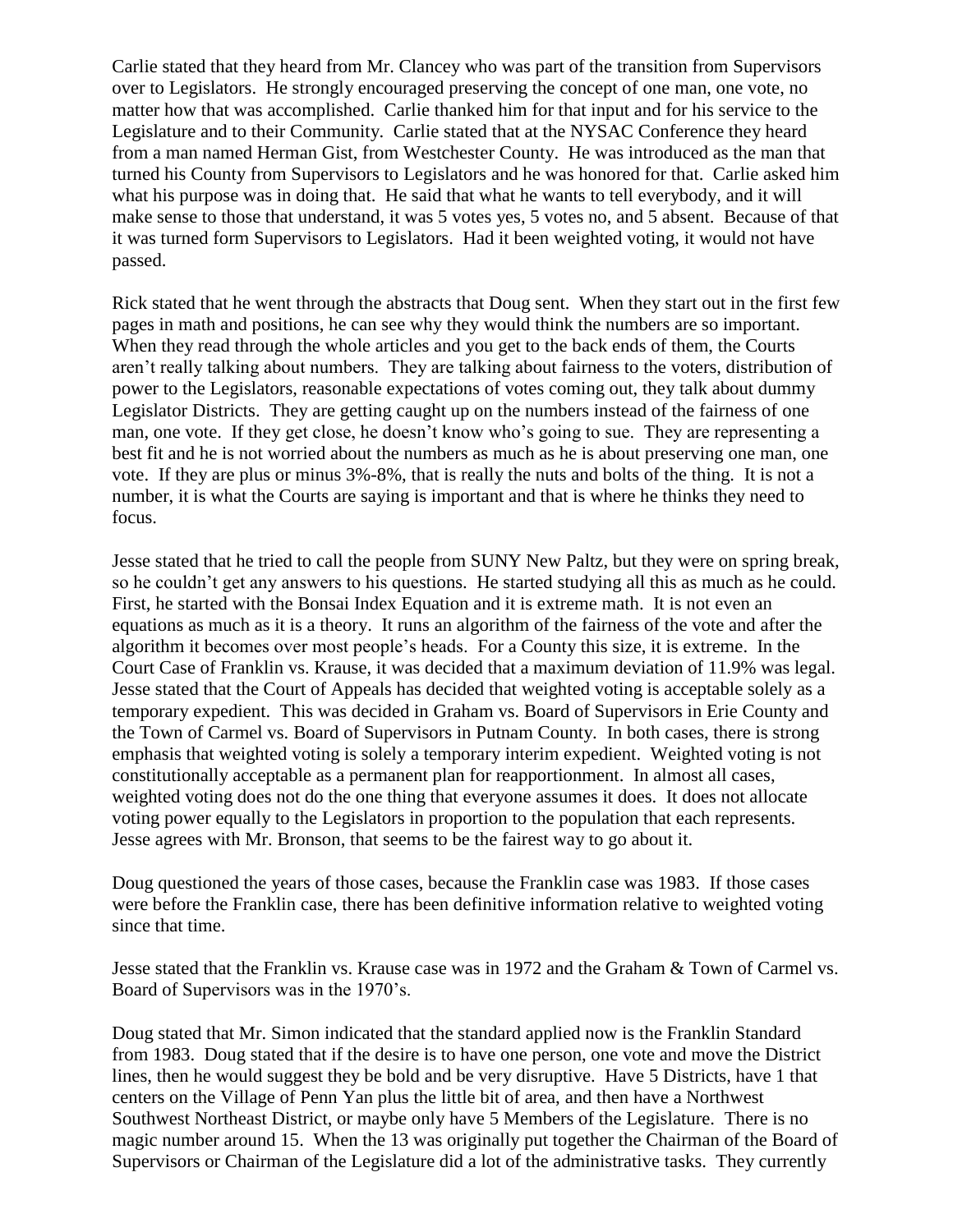have a County Administrator who does a lot of that work. If they are going to change the boundaries, change the boundaries and be bold, take a stand and cut the number of Legislators. Doug believes Scott will tell them that will require a vote by the residents of the County because they would be changing the number of Legislators.

Terry stated that one is still one, \$1 bill is still \$1, one is still one, and he is still one person. Just like every Legislator is one person, when they start trying to change the math, think about as they have been going down the road with their election discussions at the State, Federal, and now County level in this Country, how they want to change everything. Add computers, add this, and add that, one doesn't count anymore, and one is one. Do they want to go down the road of setting a precedent in their State Elections? It is disgraceful to the people in their County and in their Country that one doesn't equal one anymore. They can spin it however they want, but one is still one in his book.

Emilee read a Zoom message received from the Town of Middlesex Supervisor: He said he just called two of their Board Members to confirm. They had decided for weighted voting, he only had one other Board Member who didn't answer his phone. The two he spoke to, had not gotten a call from anyone at the County.

Leslie stated that they also received an email from Jim Multer. He was against weighted voting and moving forward with it.

Email received from Jim Multer below:

### 3/12/22

TO : The Yates County Legislature

Its now obvious that the redistricting committee of the Yates County wishes to implement weighted voting. As a resident of Barrington I resent the idea of being denied my right to vote for a representative who has full voting power. I will be forced to cast a vote for a representative who will have less voting power than a representative from Jerusalem or Benton. I strongly object to this obvious reduction in the importance of my individual vote and the votes of all of the residents of Barrington and Starkey. The report previously provided by the committee clearly indicated that they worked toward weighted voting while giving little credence or consideration to any other option.

The committee is advocating for a system that was done away with more than 50 years ago. Weighted voting was a problem then and it will be a problem now. The numbers clearly demonstrate that seven legislators can decide any issue. In fact a situation may never arise where a majority would be needed. Seven legislators will have the power to control and seven will not.

No individuals vote should be any more or less important than the vote of any other individual. When we are denied the right to vote for a representative who will have full voting power it reduces the importance of my vote as well as the vote of every resident in the district.

#### Jim Multer

Ed's proposal was to add an additional Legislator to District 2 and then redraw the lines, so that it is equal representatives for everybody.

Mark stated that he thinks adding a Legislator is the right solution, but he hasn't heard enough. He doesn't know what Jesse is talking about and he doesn't know if they are getting the best expert advice. Mark would rather take a few weeks and then decide. He feels comfortable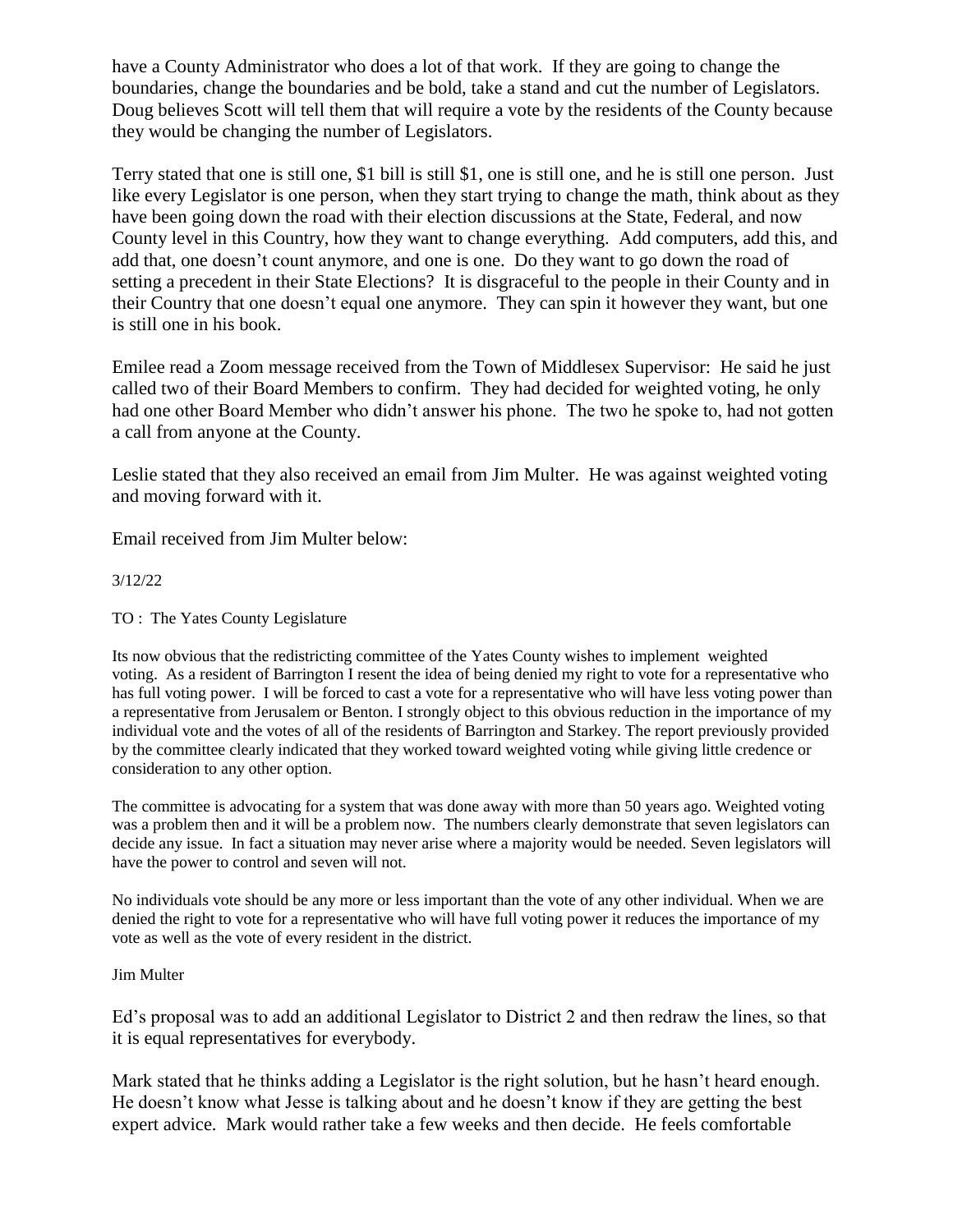adding another Legislator, but maybe they don't have to redraw the lines. They could find out if they are close enough.

Ed stated that he believes the people from New Paltz are creditable. He doesn't have any thought in his mind questioning their credibility.

Rick stated that if they go along the thoughts of Mark, perhaps it is better that they say thank you to the Ad Hoc Committee, dismiss them, and reform a new Committee to take another look at it from a different point of view. The Chairwoman of the Legislature could add a few private citizens who have some experience in Government. That would buy them some time to revisit this with a wider scope.

Ed stated that adding a  $15<sup>th</sup>$  Legislator does have to have a Public Referendum, the citizens have to vote on that. The timeline for them to get that in place is late May early June. They are under a little bit of a time crunch. He would hate to see them put it off beyond that and have to have a special election for this 1 issue and cost the County \$22,000.

Pat stated that the suggestion that Ed made of adding one Legislator and making minor modifications to do the least disruptive seems logical. He is still not certain, after their discussion, that they have a definitive answer as to whether or not after adding one they would still be required. He has heard what Doug has said and he has heard what Jesse has said and he has heard what the County Attorney has said, but he would really like to clarify before they make a final vote on that. Is it necessary to still modify Districts if they add one and he doesn't think they have an answer to that? The suggestion to go to 5 Legislators is kind of absurd, he's seen meetings with 3 or 4 people missing. If they had 5 Legislators, it is common to have some people absent and you wouldn't want 2 people to show up and not have a quorum for a meeting.

Ed asked where Pat would get permission from.

Pat stated that if the Attorney said it was ok, he is confused as to why he would not be aware of the case law that Doug's referencing. He would like to try and clarify that and if he doesn't feel he is an expert in that or he has reviewed what Doug has and wants to modify his open that would be pertinent to discussion.

Leslie clarified that she said the deviation was 7% and it sounds as if she was incorrect in that number. Scott said ok to 7%, so if it is 11% then she isn't sure what his response is to that.

Doug stated that they have the information. These folks put on a seminar at the NYSAC Conference, they have been engaged by Genesee County to do a study there, and they gave the County expert input for free. The expert made it very clear that just adding somebody to District 2 without weighted voting would not pass muster in court. So, therefore, Ed's proposal to move District boundaries will work. He doesn't know where else they could go, he believes that Scott has been copied on all of these, but he isn't sure. These folks do this for a living and Scott does this stuff when requested. Doug stated that he will step down as Chair of the Ad Hoc Committee and as a participant of the Committee.

Rick stated that he has read all the abstracts and stuff and he understands that they put a lot of work into this. He is not saying otherwise, but he does think that there's a general opinion that they need to go in a different direction and he's not sure if the current members of that Committee can go that direction.

Bonnie asked what the percentage is if they go and add 1 Legislator and move the lines for them.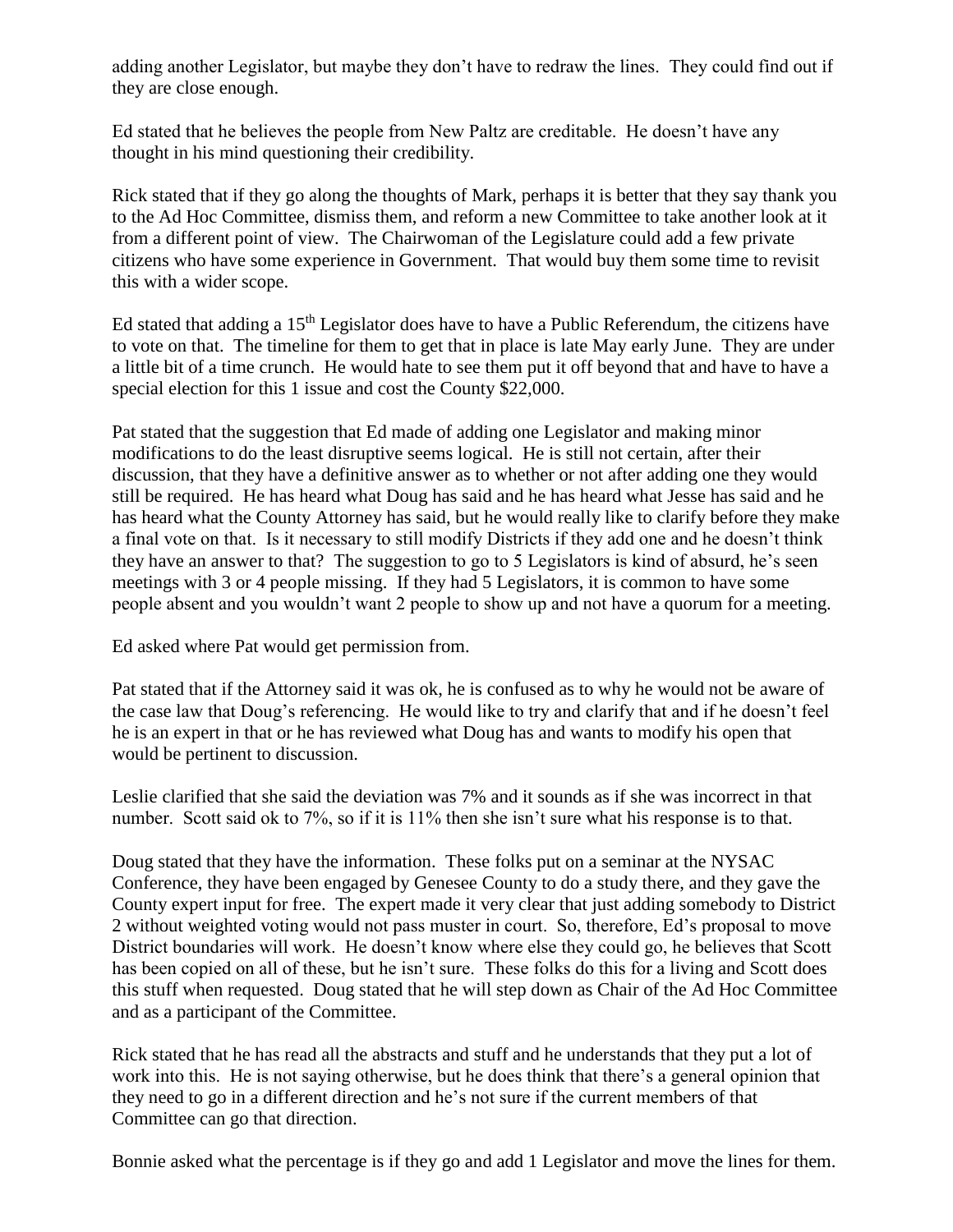Ed replied that it depends where the lines are drawn. You can do it with having to change 400 people or perhaps 300 people, it really depends where the lines are drawn. The ideal would be to get as close to 0 as they can. Ed's understanding is that they don't have to be ideal, they have to be within that range that Albany has adopted for them.

Carlie stated that she knows they are on a time crunch, but they could have a Special Meeting and information can be brought to them again between now and whenever. It doesn't have to wait until next month to come up with this decision or decide the next step. If they need more information gained they could do it in a couple weeks. People need to go home and think about it, this is a huge decision to make. Carlie stated that it is just a recommendation it doesn't need to be prolonged, month after month.

Terry stated that they are all worried about a timeline. They are going to put it out to the voters and what if the voters decide they do not like this either. They are all worried about the state, the guidelines, and everything, but nobody thinks about the people that they keep talking about, the voter. They are the ones that are going to decide. If the voters don't like what they have, they are going to start over whether they like it or not.

Ed stated that he has a difference of opinion with Terry, he is concerned about the voters. He doesn't want the cost of a Special Election if they don't need it.

Terry stated that he really appreciates that and that is where they are trying to get it right to begin with. Whatever they decide, the people are going to decide, maybe the money that they are worried about doesn't matter, and they are not buyable. They can't buy them off of what their true feelings are trying to get it right for them.

Bonnie stated that she thinks that Ed's idea is more practical than some of the things that they came up with. Adding another Legislator and moving people in those 3 towns is much more palatable than taking half of Milo and putting them in Starkey, Barrington, or some of the other issues they had at the Torrey-Benton line. Bonnie thinks that this is a very good idea.

Dan stated that he thinks they are getting a lot of confusion on this in regards to a referendum. If they add a Legislator then yes, they would have to have a referendum, but if they just change the lines they change the lines. They are the representatives of the people and that puts trust into them as to which way they are going to go. Dan stated that as he said in the very beginning, he was the only one on the Committee who voted no in regards to weighted voting. If they change lines, he would still like to see the Village of Penn Yan, all in 1 District. As far as confusion for the people, they would still vote in the same areas that they have been voting. The only thing that would be different would be the ballot and maybe a name change on the ballet. Dan thinks that they are underestimating the ability of their constituents, he thinks that they could figure it out.

Ed stated that it would only be every 4 years when the Legislators are up for re-election that the ballot would be different for them.

Doug stated that he thinks that Scott would tell them, based on some of his emails, that if they are adding a Legislator it makes it a mandatory referendum. Therefore, they've got a little more time in that the proposition for the ballot has to be established around August 8-11. The June timeframe was for if it was a permissive referendum and they had to allow 45 days for a petition to be presented. If it is a mandatory referendum then they have a little more time before the proposition has to be worded.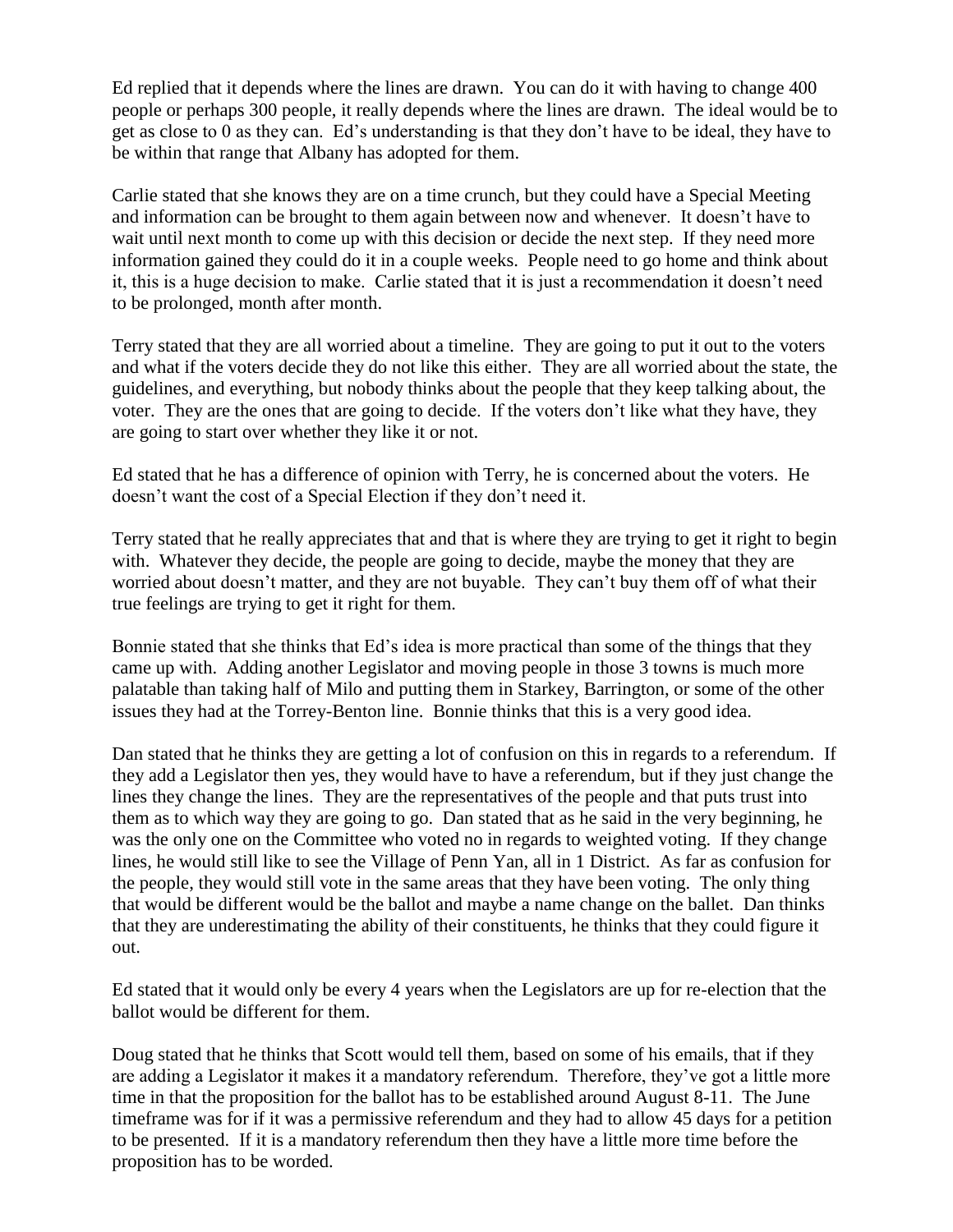Tim clarified that the Ad Hoc Committee did look at several different scenarios before they even considered weighted voting. In those scenarios, there were different lines being drawn. They all should have received copies of that. The weighted voting was an expedient, because it simplified what they needed to do through the Board of Elections, it simplified ballots, things like that, but it really comes back to the Legislature to make a decision right and as a group they have to decide. Yes, they can move the lines and as Jesse pointed out, weighted voting is not a forever thing. They can do what they think they need to do among these different options. The Committee didn't have a lock on what the right answer was for sure.

Pat clarified that with adding 1 Legislator and then trying to get at the targeted numbers, you would need to move 300. The least number of people disrupted or impacted as far as their voting seems to be the best solution, whether it is 80 or 300.

Bonnie asked if it was Torrey, Benton, and Potter, if they took from all 3 of them, would those people be satisfied by what they did or would they prefer it came from one Town?

Ed replied that with a  $15<sup>th</sup>$  Legislator, you would have to add votes to their District.

Rob stated that if the Legislature is considering adding 1 then they will need to go to a mandatory referendum. He asked if there was any stomach in the Legislature for reducing the number of Legislators to 11, 9, or 10. If they are going to have to go to a mandatory, then the Committee can look at some other changes. There was a great deal of comfort when they moved the entire poll site in District 4 and had it moved to the Legislative District. Where they are headed is opening the door for some other economies now. Rob has pointed out in the past that it will cost them more for elections. Bob and Rob consulted and the cost for an additional Legislator has the potential to be higher than leaving 14 Legislators and bearing the higher election costs. They think that they can present to the state to get the costs down.

Bob stated that if they are going to change district lines they should forget adding another Legislator. They can give voters a chance to do that, if they decide, no, then they have to be ready to go with just changing more district lines. That is where their costs come from, changing district lines. They can do whatever the Legislature wants them to do, but if they are going to add another Legislator, then they need to be prepared for the voters to say no, that 14 Legislators is enough. Then they will have to look at changing all the lines. They have time to do that, after the election, they would have to be ready, because their deadline is February  $15<sup>th</sup>$  to change the Legislative Districts for next year. They do have a little bit of time, but they need to be prepared to change more than just the two Legislators they are talking about if the voters say no to the additional Legislator.

Carlie stated that there is a lot of confusion and a lot of ideas, a lot of thoughts. Carlie asked if there is any way that they can bring the thoughts together, organize them, and then they be brought before them again. There is so much out there and it seems like they are down to 2 thoughts. The adding or subtracting of Legislators and redistricting some lines or doing the hard thing, doing redistricting, but Carlie thinks they need organized information.

Leslie stated that she sees it as two different options and that's the one that they presented, which they have all discussed at length. Adding a Legislator and tweaking the borders or changing the borders. She does not think that there seems to be any stomach for weighted voting at all; as it has been presented. The Ad Hoc Committee has done a lot of work on this and they have collected all this data, they did a good job. Those seem to be the 2 options, either change the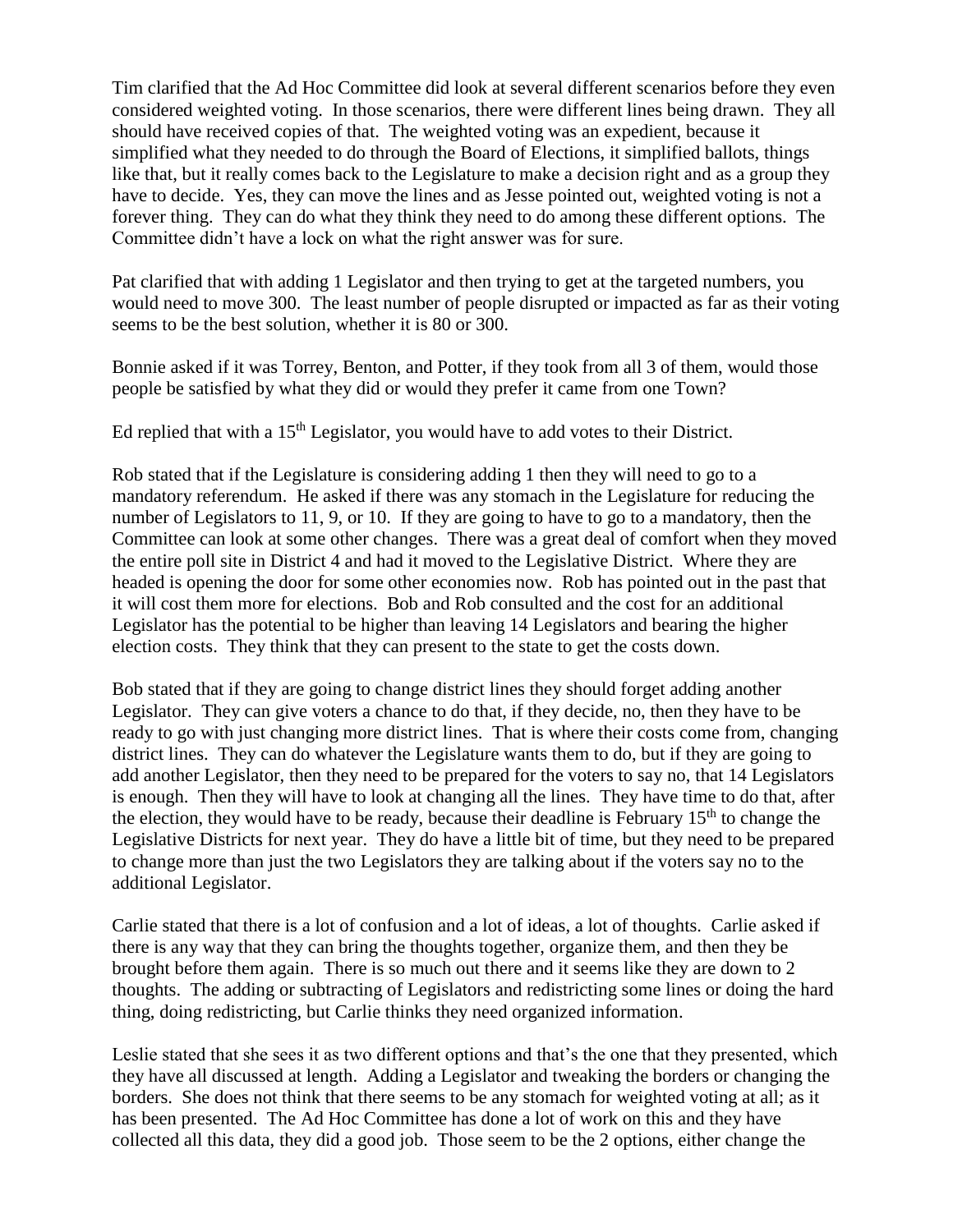borders or add a Legislator, but they need to be prepared. If the voters turn down the proposal of adding a legislator and doing minimal changes to the lines or doing larger changes.

Ed stated that it makes him wonder if the voters turn it down and they put something else up and they turn that down, March 15<sup>th</sup> comes and goes, then what happens.

Pat questioned what the state is going to do as long as they are continuing to try and work the process.

Rob stated that at some point the court gets involved.

Bonnie stated that while she was on the Committee they looked at three different options to move boundaries. She doesn't know how many people they are changing. Adding a Legislator and putting more people in that District seems the logical thing to do.

Rick questioned the last time Himrod was brought back into District 3, how many years went from the Census to when that actually occurred?

Doug replied that the plan was put together in 2012 that it took effect in 2013 after the election.

Rick stated that this is not something that has to happen right now.

Doug stated that they need to know what the District is by February 15<sup>th</sup>. Unless they want to run a special election, if not then it behooves them to get that done before.

Rick stated that he thinks Ed's solution is a good solution.

Doug stated that if they are going to move boundaries then be bold about it, maybe it's not 5 Members, maybe it's 10 Members, but 5 Districts, 1 that satisfies Dan with the Village of Penn Yan being 1 in and of itself, the others spread out. There is nothing magical about 14, there is nothing magical about 15, and there is nothing that says that it couldn't be done with 10.

Dan stated that going back to 2012, when they moved Milo, he doesn't remember any confusion, he doesn't remember anyone rioting, and he doesn't remember anyone going insane because they changed the lines. Dan asked Bob if he remembered anything going on like that at the time.

Bob stated no, that it was just a matter of they were still in the Town of Milo, but they were in different Legislative Districts.

Dan stated that he thinks the simplest way to do it is to just change the lines. Get it over and done with and move on.

Mark stated that he was on that previous Committee with Dan. It was a no brainer because they were basically taking one part of Milo and moving it, which is Himrod, and moving it back to Milo. What they are talking about now is going to be more complex and they should think harder before they do it. After they do it, what then, if they have a bunch of unintended consequences. It would be nice to know what the consequences are going to be before they do it.

Pat asked if he could make a motion that they vote on Ed's plan as presented of adding 1 Legislator and making minor adjustments.